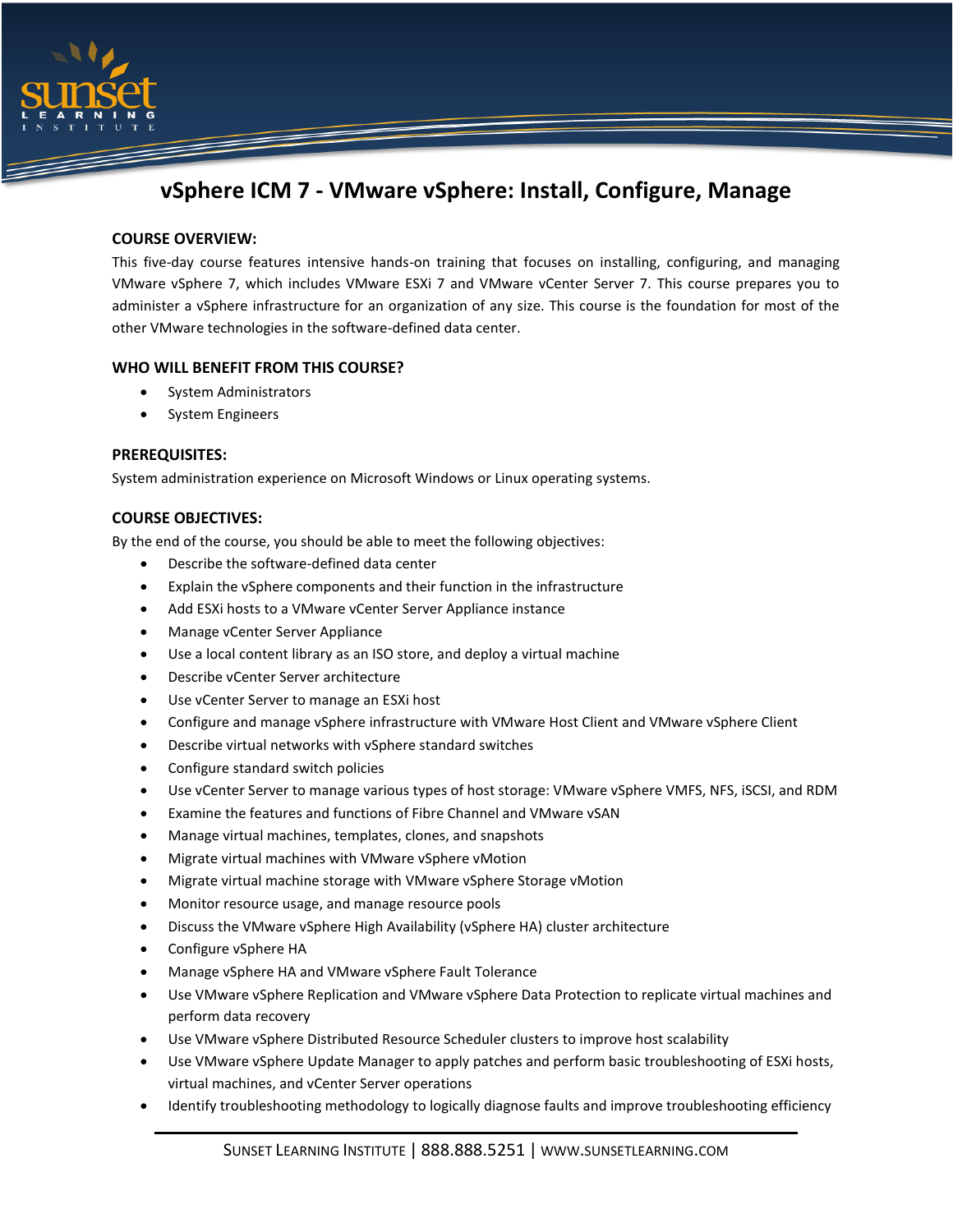

# **COURSE OUTLINE:**

### **Course Introduction**

- Introductions and course logistics
- Course objectives

### **Introduction to vSphere and the Software-Defined Data Center**

- Explain basic virtualization concepts
- Describe how vSphere fits into the software-defined data center and the cloud infrastructure
- Explain how vSphere interacts with CPUs, memory, networks, and storage
- Recognize the user interfaces for accessing the vCenter Server system and ESXi hosts
- Use VMware Host Client™ to access and manage ESXi host

## **Virtual Machines**

- Create and remove a virtual machine
- Provision a virtual machine with virtual devices
- Identify the files that make up a virtual machine
- Explain the importance of VMware Tools™

#### **vCenter Server**

- Describe the vCenter Server architecture
- Discuss how ESXi hosts communicate with vCenter Server
- Deploy and configure vCenter Server Appliance
- Use the vSphere Client to manage the vCenter Server inventory
- Add data center, organizational objects, and hosts to vCenter Server
- Use roles and permissions to enable users to access objects in the vCenter Server inventory
- Back up vCenter Server Appliance
- Monitor vCenter Server tasks, events, and appliance health
- Use vCenter Server High Availability to protect a vCenter Server Appliance

#### **Configuring and Managing Virtual Networks**

- Create and manage standard switches
- Describe the virtual switch connection types
- Configure virtual switch security, traffic-shaping and load-balancing policies
- Compare vSphere distributed switches and standard switches

## **Configuring and Managing Virtual Storage**

- Identify storage protocols and storage device types
- Discuss ESXi hosts using iSCSI, NFS, and Fibre Channel storage
- Create and manage VMFS and NFS datastores
- Explain how multipathing works with iSCSI, NFS, and Fibre Channel storage
- Deploy virtual machines on a VMware vSAN™ datastore

#### **Virtual Machine Management**

- Use templates and cloning to deploy new virtual machines
- Modify and manage virtual machines
- Create a content library and deploy virtual machines from templates in the library
- Dynamically increase the size of a virtual disk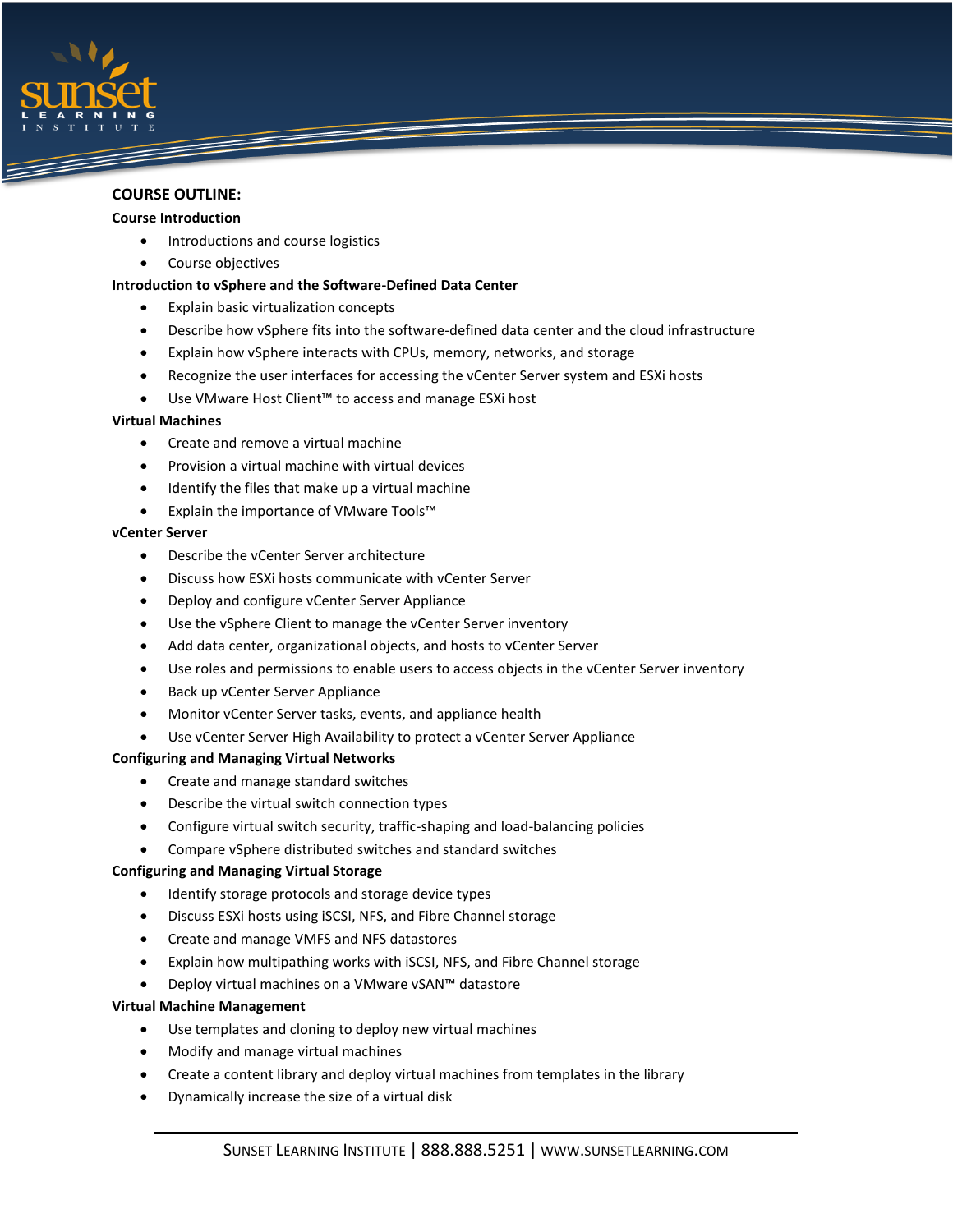

- Use customization specification files to customize a new virtual machine
- Perform vSphere vMotion and vSphere Storage vMotion migrations
- Create and manage virtual machine snapshots
- Examine the features and functions of VMware vSphere® Replication™

# **Resource Management and Monitoring**

- Discuss CPU and memory concepts in a virtualized environment
- Describe what overcommitment of a resource means
- Describe methods for optimizing CPU and memory usage
- Use various tools to monitor resource use
- Create and use alarms to report certain conditions or events

## **vSphere Cluster**

- Describe options for making a vSphere environment highly available
- Explain the vSphere HA architecture
- Configure and manage a vSphere HA cluster
- Examine the features and functions of VMware vSphere® Fault Tolerance
- Configure a vSphere cluster using ESXi Cluster Quickstart
- Describe the functions of a vSphere DRS cluster
- Create a vSphere DRS cluster

#### **vSphere Lifecycle**

- Describe how VMware vSphere® Lifecycle Manager™ works
- Use vSphere Lifecycle Manager to update ESXi hosts in a cluster

# **SUNSET LEARNING INSTITUTE (SLI) DIFFERENTIATORS:**

Sunset Learning Institute (SLI) has been an innovative leader in developing and delivering authorized technical training since 1996. Our goal is to help our customers optimize their cloud technology investments by providing convenient, high quality technical training that our customers can rely on. We empower students to master their desired technologies for their unique environments.

What sets SLI apart is not only our immense selection of trainings options, but our convenient and consistent delivery system. No matter how complex your environment is or where you are located, SLI is sure to have a training solution that you can count on!

#### **Premiere World Class Instruction Team**

- All SLI instructors have a four-year technical degree, instructor level certifications and field consulting work experience.
- Sunset Learning has won numerous Instructor Excellence and Instructor Quality Distinction awards since 2012

#### **Enhanced Learning Experience**

• The goal of our instructors during class is ensure students understand the material, guide them through our labs and encourage questions and interactive discussions.